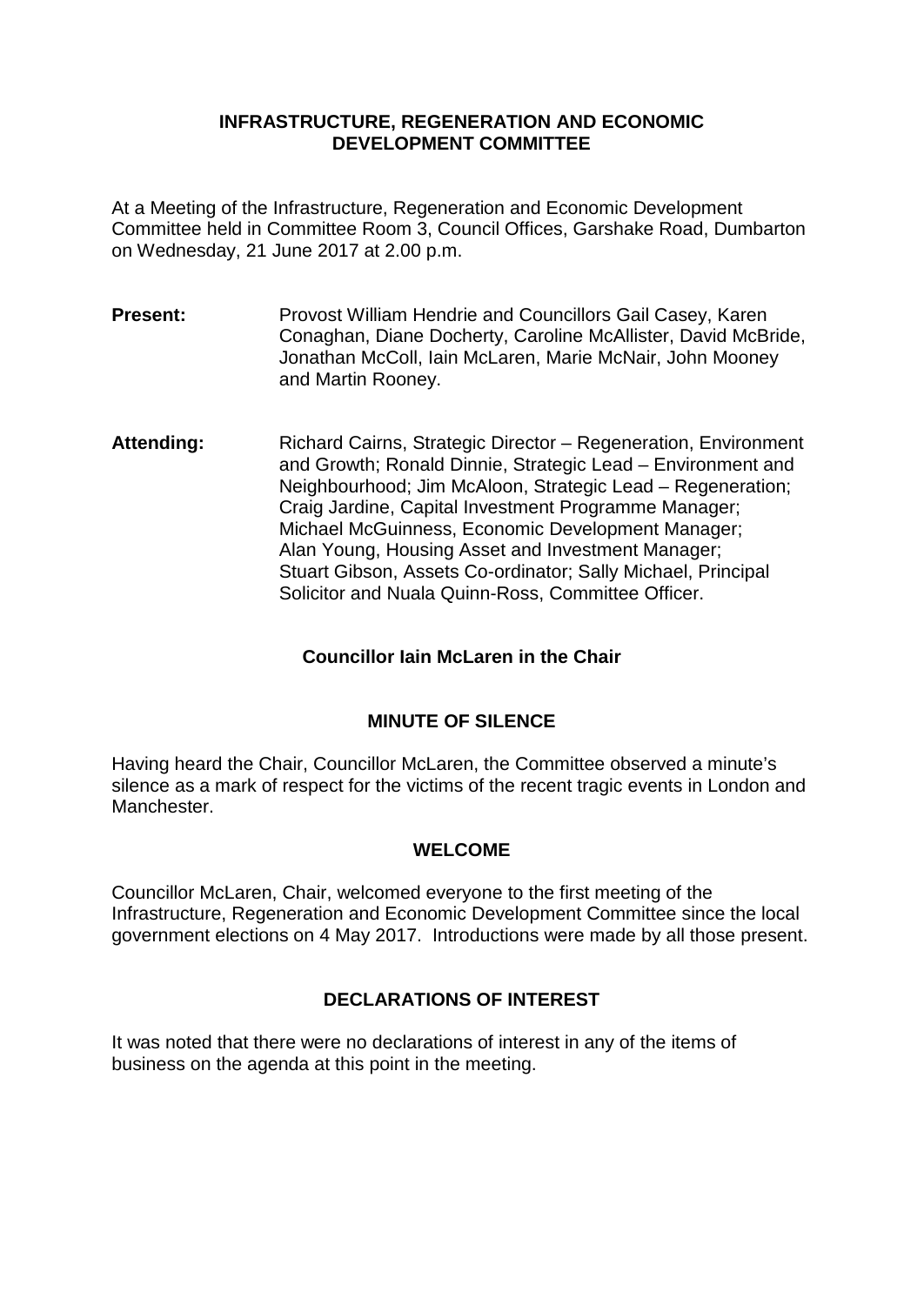## **REGENERATION DELIVERY PLAN 2017/18**

A report was submitted by the Strategic Lead – Regeneration presenting the Regeneration 2017/18 Delivery Plan and noting the progress made on the actions in the 2016/17 Delivery Plan.

After discussion and having heard relevant officers in further explanation of the report and in answer to Members' questions, the Committee agreed:-

(1) to approve the Regeneration Delivery Plan 2017-18 subject to the following amendment:-

Section 1. Overview and Profile – Challenges ahead

Add 'that a challenge ahead is the economic sustainability of Clydebank Shopping Centre.'; and

(2) to note the progress made on delivery of the 2016/17 actions.

## **ENVIRONMENT & NEIGHBOURHOOD DELIVERY PLAN 2017/18**

A report was submitted by the Strategic Lead – Environment and Neighbourhood presenting the Environment & Neighbourhood 2017/18 Delivery Plan and noting the progress made on the actions in the 2016/17 Delivery Plan.

After discussion and having heard the Strategic Lead – Environment and Neighbourhood in further explanation of the report and in answer to Members' questions, the Committee agreed:-

- (1) to approve the Environment & Neighbourhood Delivery Plan 2017-18; and
- (2) to note the progress made on delivering the 2016/17 actions.

### **REGENERATION FUND UPDATE**

A report was submitted by the Strategic Lead – Regeneration advising on the progress to date with the development of projects from the Regeneration Fund.

After discussion and having heard relevant officers in further explanation of the report and in answer to Members' questions, the Committee agreed to note the progress to date with the development of projects from the Regeneration Fund.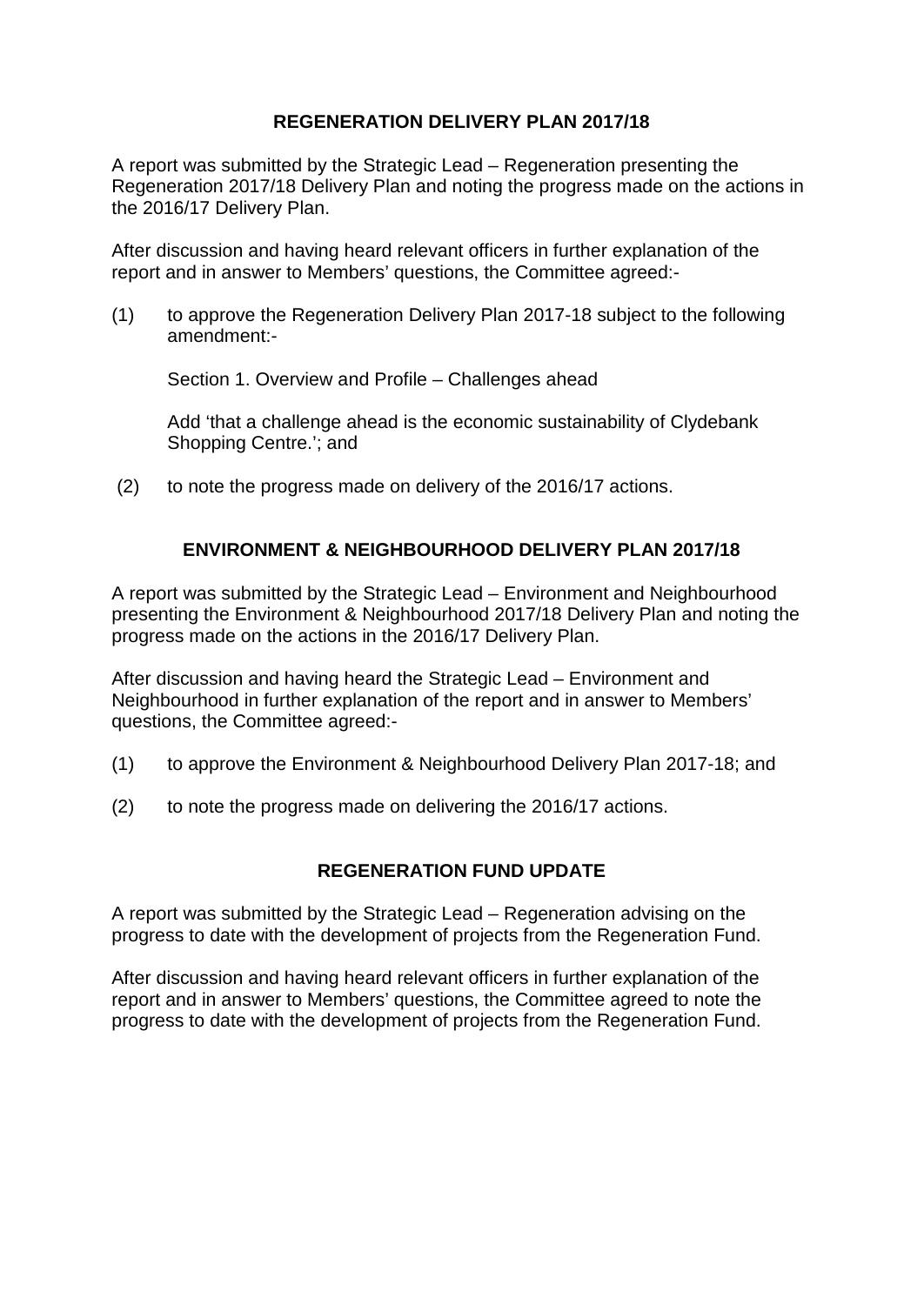# **DECLARATIONS OF INTEREST**

Councillor McNair declared an interest in the item 'Site of Former Dumbarton Cottage Hospital, Townend Road, Dumbarton', being the Chair of the West Dunbartonshire Health and Social Care Partnership Board and asked the Principal Solicitor for advice on whether she should leave the meeting when the Committee considered this item of business.

The Principal Solicitor advised that in her opinion Councillor McNair could remain in the meeting. Councillor Casey then declared an interest, being a substitute member of the West Dunbartonshire Health and Social Care Partnership Board. Both Councillors Casey and McNair advised that they would remain in the meeting during consideration of this item of business.

#### **SITE OF FORMER DUMBARTON COTTAGE HOSPITAL, TOWNEND ROAD, DUMBARTON**

A report was submitted by the Strategic Lead – Regeneration seeking approval to support NHS Greater Glasgow & Clyde in the disposal of the site of the former Dumbarton Cottage Hospital, Townend Road, Dumbarton.

After discussion and having heard the Strategic Lead - Regeneration in further explanation of the report and in answer to Members' questions, the Committee agreed:-

- (1) that authority be delegated to the Strategic Director Regeneration, Environment & Growth to support NHS Greater Glasgow & Clyde in the disposal of the site of the former Dumbarton Cottage Hospital, Townend Road, Dumbarton on condition that the net revenue gain from the disposal be allocated to West Dunbartonshire Health and Social Care Partnership (WDHSCP) to support local community / health purposes; and
- (2) that authority be delegated to the Strategic Lead Regulatory to formalise the agreement subject to such legal conditions that are considered appropriate.

### **WORKING WELL TOGETHER: MARCH 2017 RESULTS & ANNUAL RESULTS**

A report was submitted by the Strategic Lead – People and Technology providing a summary of the absence statistics and associated management information for March 2017, and updating on actions being progressed through the Employee Wellbeing Group.

After discussion and having heard the Strategic Director in further explanation of the report the Committee agreed:-

(1) to note the contents of the report namely that in March 2017, an average of 1.10FTE days per employee were lost due to sickness absence, an increase of 14.5% compared to the same period last year (0.96 FTE days); and